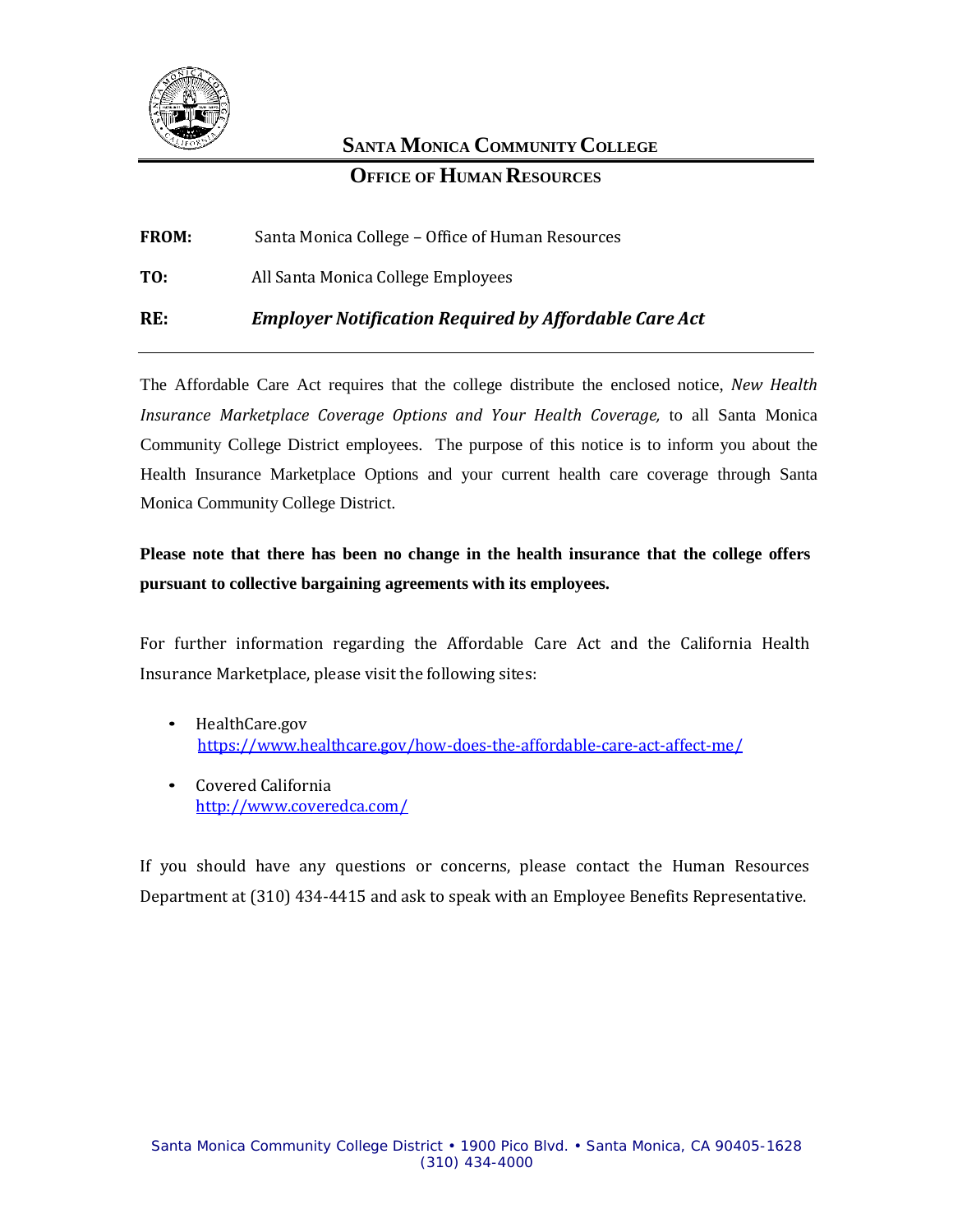

Form Approved OMB No. 1210-0149 (expires 1-31-2017)

## **PART A: General Information**

When key parts of the health care law take effect in 2014, there will be a new way to buy health insurance: the Health Insurance Marketplace. To assist you as you evaluate options for you and your family, this notice provides some basic information about the new Marketplace and employment-based health coverage offered by your employer.

#### **What is the Health Insurance Marketplace?**

The Marketplace is designed to help you find health insurance that meets your needs and fits your budget. The Marketplace offers "one-stop shopping" to find and compare private health insurance options. You may also be eligible for a new kind of tax credit that lowers your monthly premium right away. Open enrollment for health insurance coverage through the Marketplace begins in October 2013 for coverage starting as early as January 1, 2014.

#### **Can I Save Money on my Health Insurance Premiums in the Marketplace?**

You may qualify to save money and lower your monthly premium, but only if your employer does not offer coverage, or offers coverage that doesn't meet certain standards. The savings on your premium that you're eligible for depends on your household income.

#### **Does Employer Health Coverage Affect Eligibility for Premium Savings through the Marketplace?**

Yes. If you have an offer of health coverage from your employer that meets certain standards, you will not be eligible for a tax credit through the Marketplace and may wish to enroll in your employer's health plan. However, you may be eligible for a tax credit that lowers your monthly premium, or a reduction in certain cost-sharing if your employer does not offer coverage to you at all or does not offer coverage that meets certain standards. If the cost of a plan from your employer that would cover you (and not any other members of your family) is more than 9.5% of your household income for the year, or if the coverage your employer provides does not meet the "minimum value" standard set by the Affordable Care Act, you may be eligible for a tax  $c$ redit.<sup>1</sup>

Note: If you purchase a health plan through the Marketplace instead of accepting health coverage offered by your employer, then you may lose the employer contribution (if any) to the employer-offered coverage. Also, this employer contribution -as well as your employee contribution to employer-offered coverage- is often excluded from income for Federal and State income tax purposes. Your payments for coverage through the Marketplace are made on an after- tax basis.

#### **How Can I Get More Information?**

For more information about your coverage offered by your employer, please check your summary plan description or contact ALYSHA LASCALZA- (310) 434-4523 LUGINA ROGERS- (310) 434-4060 .

The Marketplace can help you evaluate your coverage options, including your eligibility for coverage through the Marketplace and its cost. Please visit [HealthCare.gov](http://www.healthcare.gov/) for more information, including an online application for health insurance coverage and contact information for a Health Insurance Marketplace in your area.

 $^1$ An employer-sponsored health plan meets the "minimum value standard" if the plan's share of the total allowed benefit costs covered by the plan is no less than 60 percent of such costs.